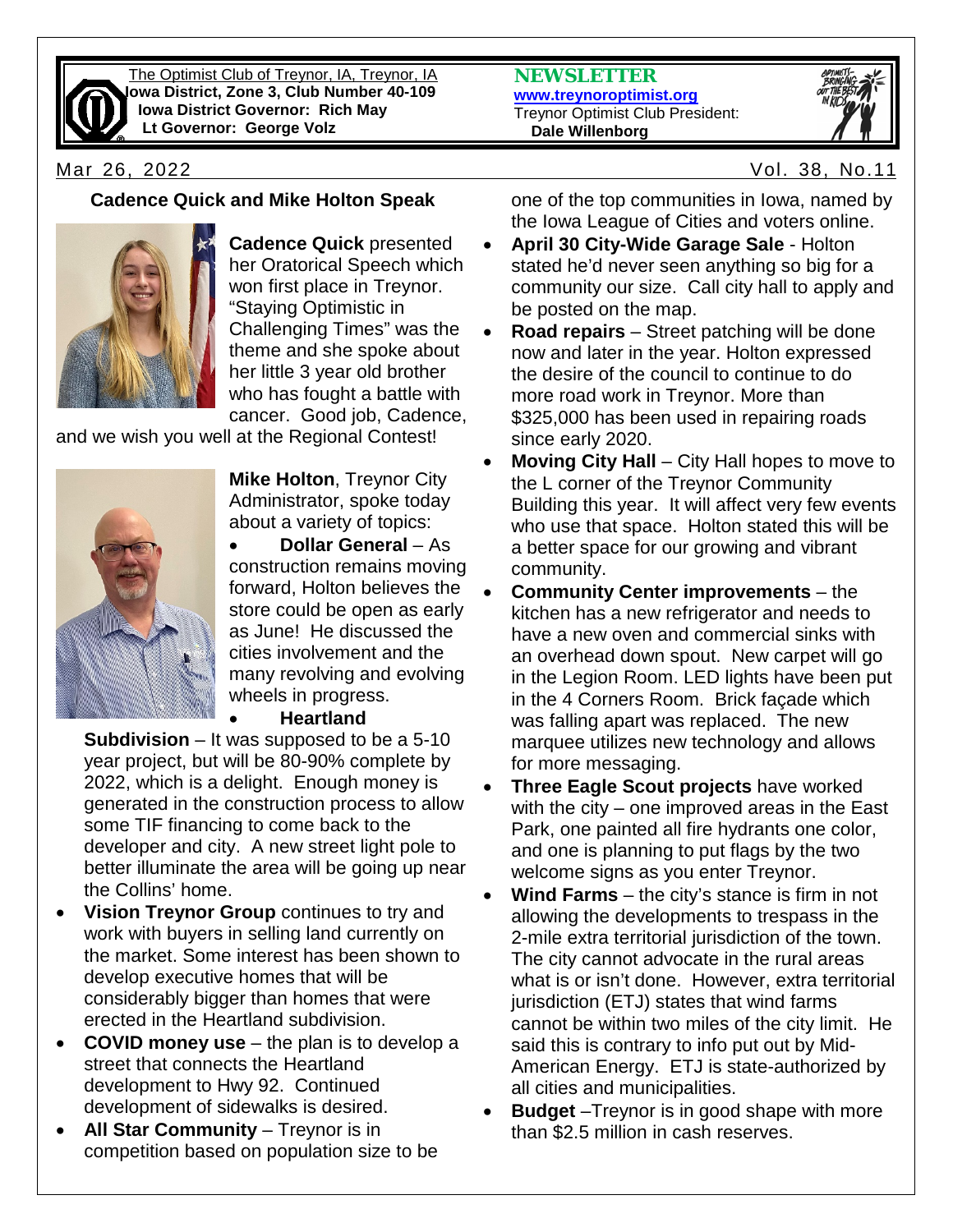- **Waste Water Treatment Facility** –Treynor's current WWTF no longer complies with regulations of the Iowa Department of Natural Resources (IDNR). Because of this, Treynor will be forced to build a new facility. Holton is currently working on funding and ensuring that Treynor complies with the State.
- Holton told us a bit about his staff whom he praised highly. Brook Jensen, Brad Klahn, Marlon McKenzie, Rachel Richardson and Casey Baragary. Casey was named Water Operator of the Year in our division in Iowa this past week.

**\_\_\_\_\_\_\_\_\_\_\_\_\_\_\_\_\_\_\_\_\_\_\_\_\_\_\_\_\_\_\_\_\_\_\_**

## **Next week's speaker will be Diane Hathaway who will speak about putting cameras in nursing homes.**

## **All are welcome!**

**\*\*\*\*\*\*\*\*\***

## **Quote**

## **"Life is 10 percent what you make it and 90 percent how you take it." Irving Berlin**

# **\_\_\_\_\_\_\_\_\_\_\_\_\_\_\_\_\_\_\_\_\_\_\_\_\_\_\_\_\_\_\_\_\_\_\_\_\_ Meeting Minutes**

Dale Willenborg, President, called the meeting to order. Present were 17 members plus guests Mike Holton, Cadence Quick and Angie Quick.

Dale led the Pledge of Allegiance and Jordan Campbell gave the opening prayer.

Jokes were shared by Jordan Campbell, Dale Willenborg, and Mike Holton.

Steve Chambers shared that listening to the Easter Hallelujah by Cassandra Star and Callahan Star produced by Pentatonix was a heart-warming experience for him. You can find this on uTube or by Googling.

50/50 was won by Steve Chambers. Doug Dillivan won the Attendance Drawing but was not present to win.

Birthdays/Anniversaries: None

## **Bragging Rights: (\$ are used for youth activities)**

• Chad Guttau donated because his friend Annalyse McCain, Treynor graduate, has cut her first single, Until the Day I Die, released on Friday. Check out on uTube.

- Kevin and Marsha Underwood announced Carter White had made the all-city team in Basketball.
- Judy Guttau and Bill Vorthmann bragged on the great Optimist Volunteer Recognition event a week ago.
- John Klein contributed because both ISU teams made the Sweet 16. The girls lost to a good local Creighton team.
- Mike Holton announced that his son Andrew was promoted to E6, from sergeant to staff sergeant and was pinned yesterday.
- Mike also commented: Who would have thought that the SD Coyotes would still be in the NCAA Women's Basketball tournament and not the Iowa Hawkeyes? Holton graduated from the University of South Dakota.

## **BUSINESS:**

- Dale Willenborg stated that the plaques for the Optimist Volunteer Recognition Event cost \$342.40 and Silos bill was \$1098. 17 organizations were recognized and 90-100 attended.
- Judy Guttau announced that Shelly Bailey assisted her in getting the Treynor Optimist Club back on Facebook. Please search for this and become a friend by liking it.
- The Treynor Fly-A-Kite project has been postponed to May 7, with a back-up date of May 14 at the request of Katie Weis, art teacher, because the Fine Arts Night is April 25.
- Next Saturday after the meeting plan to assist the Scouts who will be "Scouting for Food" by also putting flyers with their information to each home.
- We will fund 14 scholarships for seniors. Two of those will be selected by the JOI Club. Judging of the 39 scholarship applications has begun.
- Can kennel sorting is this week. John Klein stated he has an application for 1200 clear bags for can kennel sorting from Casey's which has been okayed by the local store.
- John Klein stated that since we haven't yet heard back on the grant for Trees Forever, the city has said to go ahead and order the